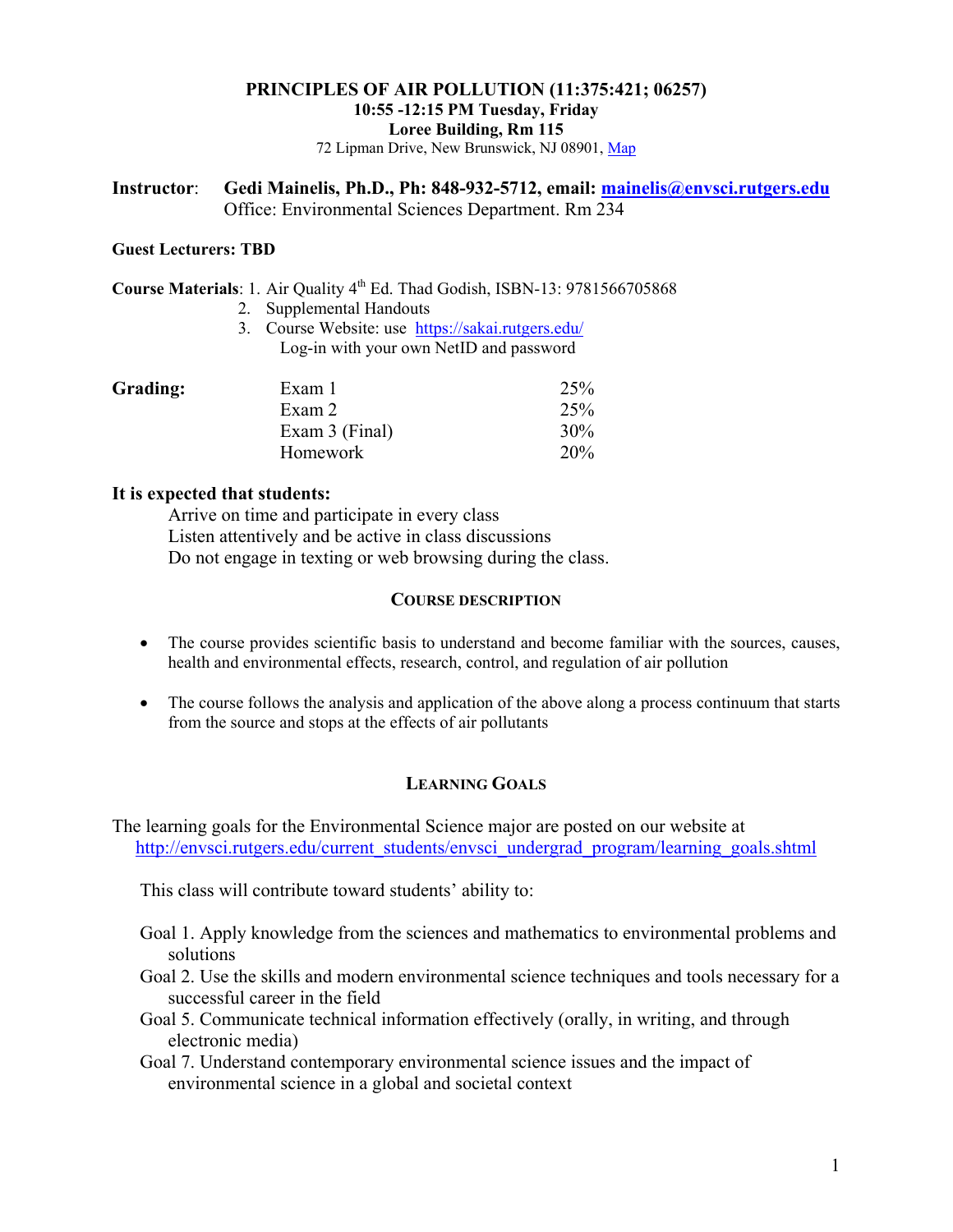|                | <b>Topics</b>                                                        |  |
|----------------|----------------------------------------------------------------------|--|
|                | (Sequence may vary depending on the availability of guest lecturers) |  |
| $\mathbf{1}$   | Introduction, pollution definition, structure of atmosphere          |  |
| $\overline{2}$ | Air pressure and density, Boyle's law, Charles's law, ideal gas law; |  |
|                | Partial pressures; Conversion from ppm to $\mu$ g/m <sup>3</sup>     |  |
| 3              | Sources and pollutant categories; Chapter 2                          |  |
| $\overline{4}$ | Major pollutants and their properties; Chapter 2                     |  |
| $\overline{5}$ | Major pollutants and their properties; Pollution trends.             |  |
|                | Chapter 2                                                            |  |
| 6              | Particulate matter: sources and concentrations                       |  |
| $\overline{7}$ | Particulate matter: sources and concentrations                       |  |
| 8              | Basic properties of aerosol particles                                |  |
| $\overline{9}$ | Basic properties of aerosol particles                                |  |
| <b>10</b>      | <b>Exam 1</b>                                                        |  |
| 11             | Atmospheric Chemistry                                                |  |
| 12             | Regulations and regulatory process; Chapter 8                        |  |
|                | Mobile sources and their control; Chapter 9                          |  |
| 14             | Mobile sources and their control; Chapter 9                          |  |
| 15             | Mobile sources and their control; Chapter 9                          |  |
| 16             | Stationary sources and their control; Chapter 10                     |  |
| 17             | Stationary sources and their control; Chapter 10                     |  |
| 18             | Atmospheric dispersion, effects of meteorology; Chapter 3            |  |
| <b>19</b>      | Exam 2                                                               |  |
| 20             | Dispersion modeling                                                  |  |
| 21             | Dispersion modeling                                                  |  |
| 22             | Exposure                                                             |  |
| 23             | Health effects; Chapter 5                                            |  |
| 24             | Atmospheric effects; Chapter 4                                       |  |
| 25             | Atmospheric effects; Chapter 4                                       |  |
| 26             | Welfare effects; Chapter 6                                           |  |
| 27             | Air quality and emissions assessment; Chapter 7                      |  |
| 28             | Review                                                               |  |
|                | <b>Exam 3 (Final)</b>                                                |  |

## **Suggested reading:**

- "Atmospheric Pollution. History, Science, and Regulation", Mark Z. Jacobson, 2002, Cambridge University Press, ISBN-13: 9780521010443.
- "Air Pollution. Its Origin and Control", 3rd edition, K. Wark, C.F.Warner, W.T. Davis, 1998, Addison Wesley Longman, Inc., ISBN-13**:** 9780673994165.
- "Fundamentals of Air Pollution", Daniel Vallero, 2007, Academic Press, ISBN-13: 978-0123736154.
- "Air Pollution. Measurement, modeling and mitigation", 3rd edition, A. Tiwary and J. Colls, 2010, Routledge, ISBN-13:978-0-415-47933-2
- "Dust: The Inside Story of its Role in the September 11th Aftermath", Paul J. Lioy, 2010, Rowman & Littlefield Publishers, Inc., ISBN-13: 9781442201484.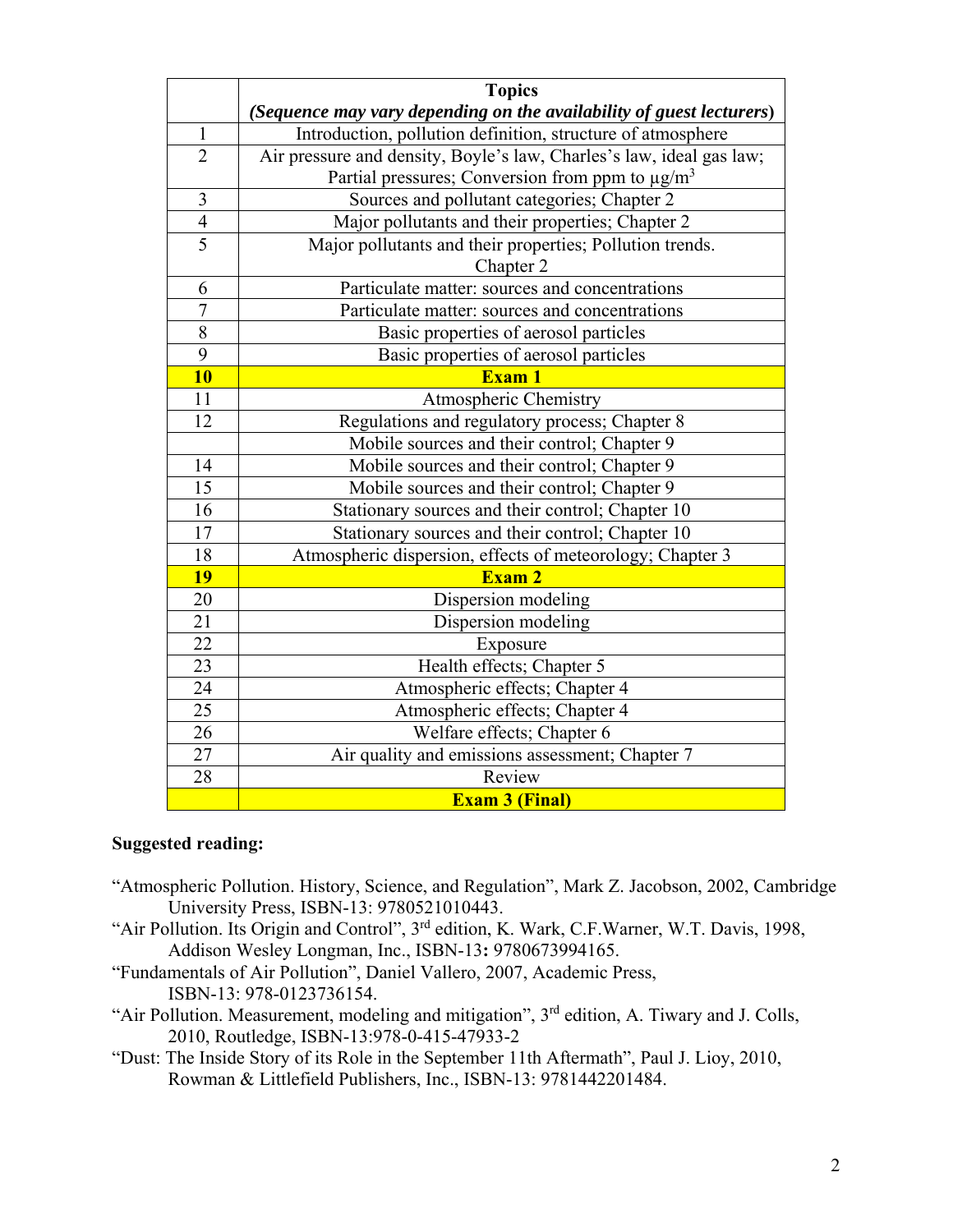# **ACCOMMODATIONS FOR STUDENTS WITH DISABILITIES**

Please follow the procedures outlined at https://ods.rutgers.edu/students/registration-form. Full policies and procedures are at https://ods.rutgers.edu/

## **ABSENCE POLICY**

Students are expected to attend all classes; if you expect to miss one or two classes, please use the University absence reporting website https://sims.rutgers.edu/ssra/ to indicate the date and reason for your absence. An email is automatically sent to me.

# **ACADEMIC INTEGRITY**

The university's policy on Academic Integrity is available at

http://academicintegrity.rutgers.edu/academic-integrity-policy . The principles of academic integrity require that a student:

- properly acknowledges and cite all use of the ideas, results, or words of others.
- properly acknowledges all contributors to a given piece of work.
- makes sure that all work submitted as his or her own in a course or other academic activity is produced without the aid of impermissible materials or impermissible collaboration.
- obtains all data or results by ethical means and report them accurately without suppressing any results inconsistent with his or her interpretation or conclusions.
- treats all other students in an ethical manner, respecting their integrity and right to pursue their educational goals without interference. This requires that a student neither facilitates academic dishonesty by others nor obstructs their academic progress.
- upholds the canons of the ethical or professional code of the profession for which he or she is preparing.

Adherence to these principles is necessary in order to ensure that

- everyone is given proper credit for his or her ideas, words, results, and other scholarly accomplishments.
- all student work is fairly evaluated, and no student has an inappropriate advantage over others.
- the academic and ethical development of all students is fostered.
- the reputation of the University for integrity in its teaching, research, and scholarship is maintained and enhanced.

Failure to uphold these principles of academic integrity threatens both the reputation of the University and the value of the degrees awarded to its students. Every member of the University community therefore bears a responsibility for ensuring that the highest standards of academic integrity are upheld.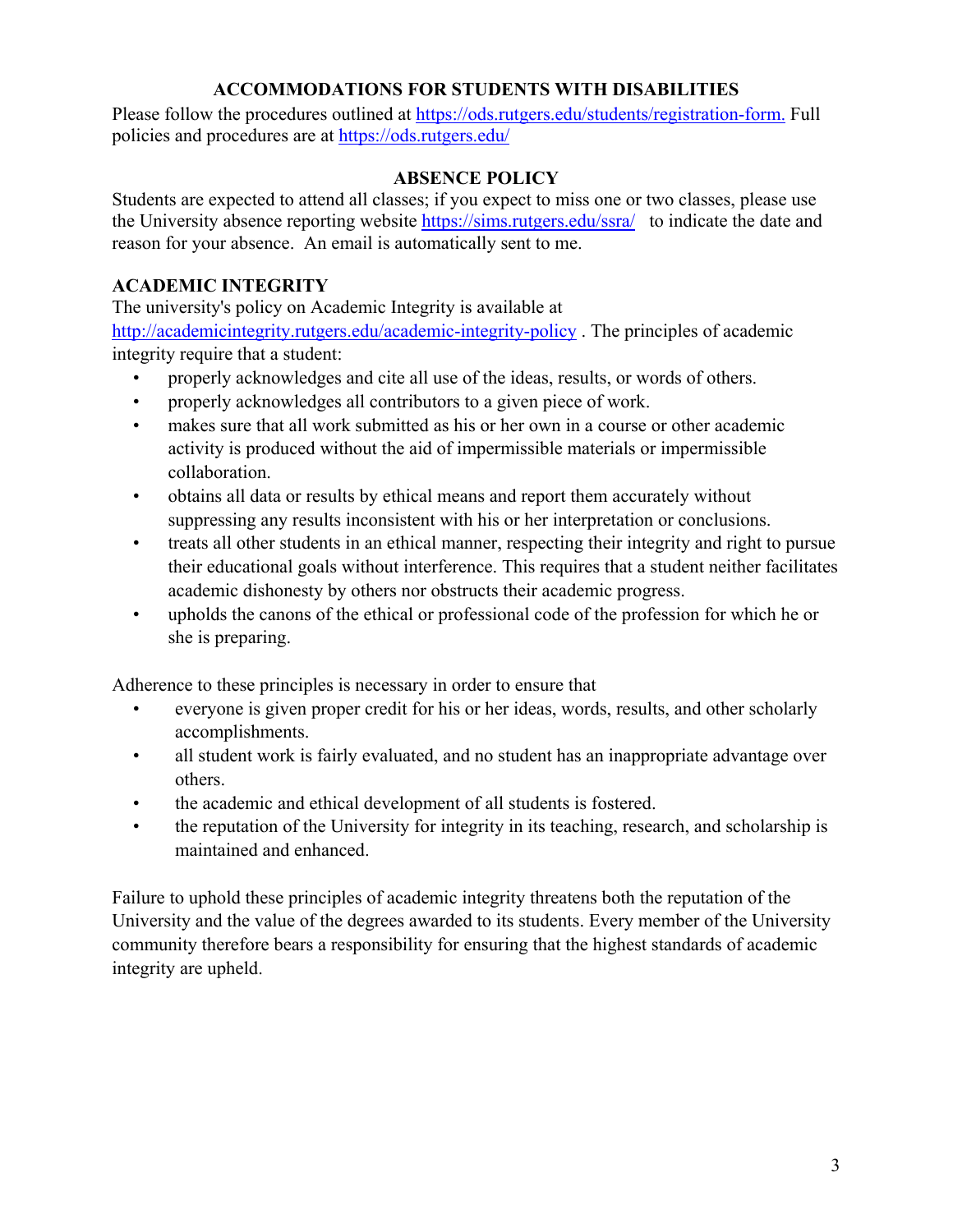## **STUDENT WELLNESS SERVICES**

## **Counseling, ADAP & Psychiatric Services (CAPS)**

(848) 932-7884 / 17 Senior Street, New Brunswick, NJ 08901/ www.rhscaps.rutgers.edu/ CAPS is a University mental health support service that includes counseling, alcohol and other drug assistance, and psychiatric services staffed by a team of professional within Rutgers Health services to support students' efforts to succeed at Rutgers University. CAPS offers a variety of services that include: individual therapy, group therapy, and workshops, crisis intervention, referral to specialists in the community and consultation and collaboration with campus partners.

## **Violence Prevention & Victim Assistance (VPVA)**

(848) 932-1181 / 3 Bartlett Street, New Brunswick, NJ 08901 / www.vpva.rutgers.edu/ The Office for Violence Prevention and Victim Assistance provides confidential crisis intervention, counseling and advocacy for victims of sexual and relationship violence and stalking to students, staff, and faculty. To reach staff during office hours when the university is open or to reach an advocate after hours, call 848-932-1181.

## **Disability Services**

(848) 445-6800 / Lucy Stone Hall, Suite A145, Livingston Campus, 54 Joyce Kilmer Avenue, Piscataway, NJ 08854 / https://ods.rutgers.edu/

Rutgers University welcomes students with disabilities into all of the University's educational programs. In order to receive consideration for reasonable accommodations, a student with a disability must contact the appropriate disability services office at the campus where you are officially enrolled, participate in an intake interview, and provide documentation:

https://ods.rutgers.edu/students/documentation-guidelines . If the documentation supports your request for reasonable accommodations, your campus's disability services office will provide you with a Letter of Accommodations. Please share this letter with your instructors and discuss the accommodations with them as early in your courses as possible. To begin this process, please complete the Registration form on the ODS website at: https://ods.rutgers.edu/students/registration-form.

## **Scarlet Listeners**

(732) 247-5555 / https://rutgers.campuslabs.com/engage/organization/scarletlisteners Free and confidential peer counseling and referral hotline, providing a comforting and supportive safe space.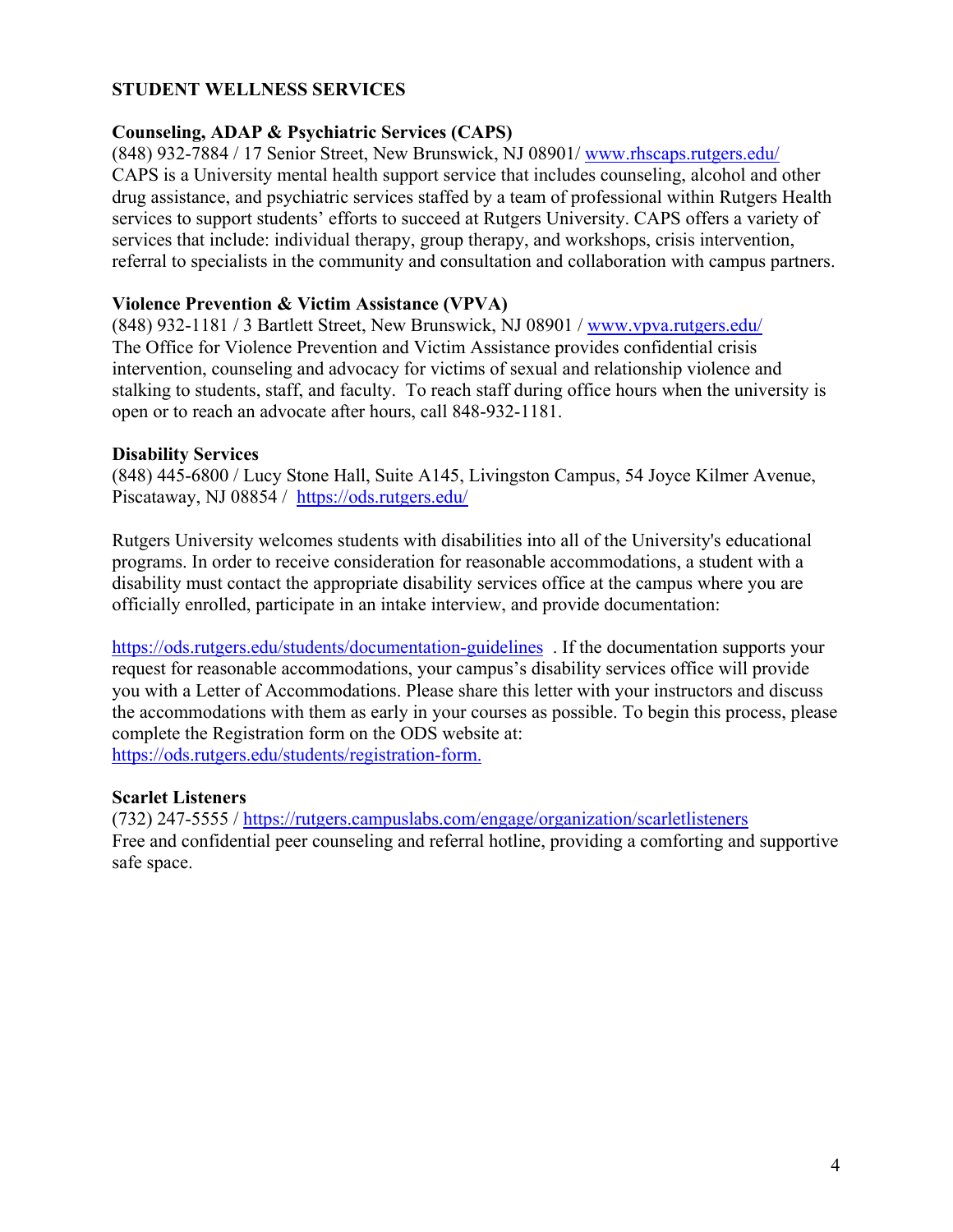## **ASSESMENT ACTIVITIES**

## *1. Ability to apply knowledge from the sciences and mathematics to environmental problems and solutions*

#### Instructional Activity:

Concepts of air pressure and density, Boyle's law, Charles's law, ideal gas law, partial pressures, pollutant concentrations based on mass ( $\mu$ g/m<sup>3</sup>) and volume (ppm), mathematical description of basic properties of aerosol particles will be covered in lectures. Students will practice these skills in homeworks and in class exercises.

#### Assessment Activity:

Application of sciences and mathematics in specific problem sets (10% of assessment) Application of sciences and mathematics in specific Exam 1 questions (40% of assessment)

Application of sciences and mathematics to specific final exam questions (50% of assessment)

#### *2. Ability to use the skills and modern environmental science techniques and tools necessary for a successful career in the field.*

#### Instructional Activity:

Concept of air pollution modeling and its application will be covered in class. Students will practice this skill in homeworks and in class exercises.

## Assessment Activity:

Application of air pollution modeling in specific problem sets (50% of assessment) Application of air pollution modeling in specific final exam questions (50% of assessment)

## *5. Communicate technical information effectively (orally, in writing, and through electronic media)*

#### Instructional Activity:

Description and discussion of various technical concepts that relate to air pollution, such as devices and techniques used to control air pollution

#### Assessment Activity:

- Communication of answers to specific technical questions in Exam 2 (50% of assessment)
- Communication of answers to specific technical questions in the final Exam (50% of assessment)